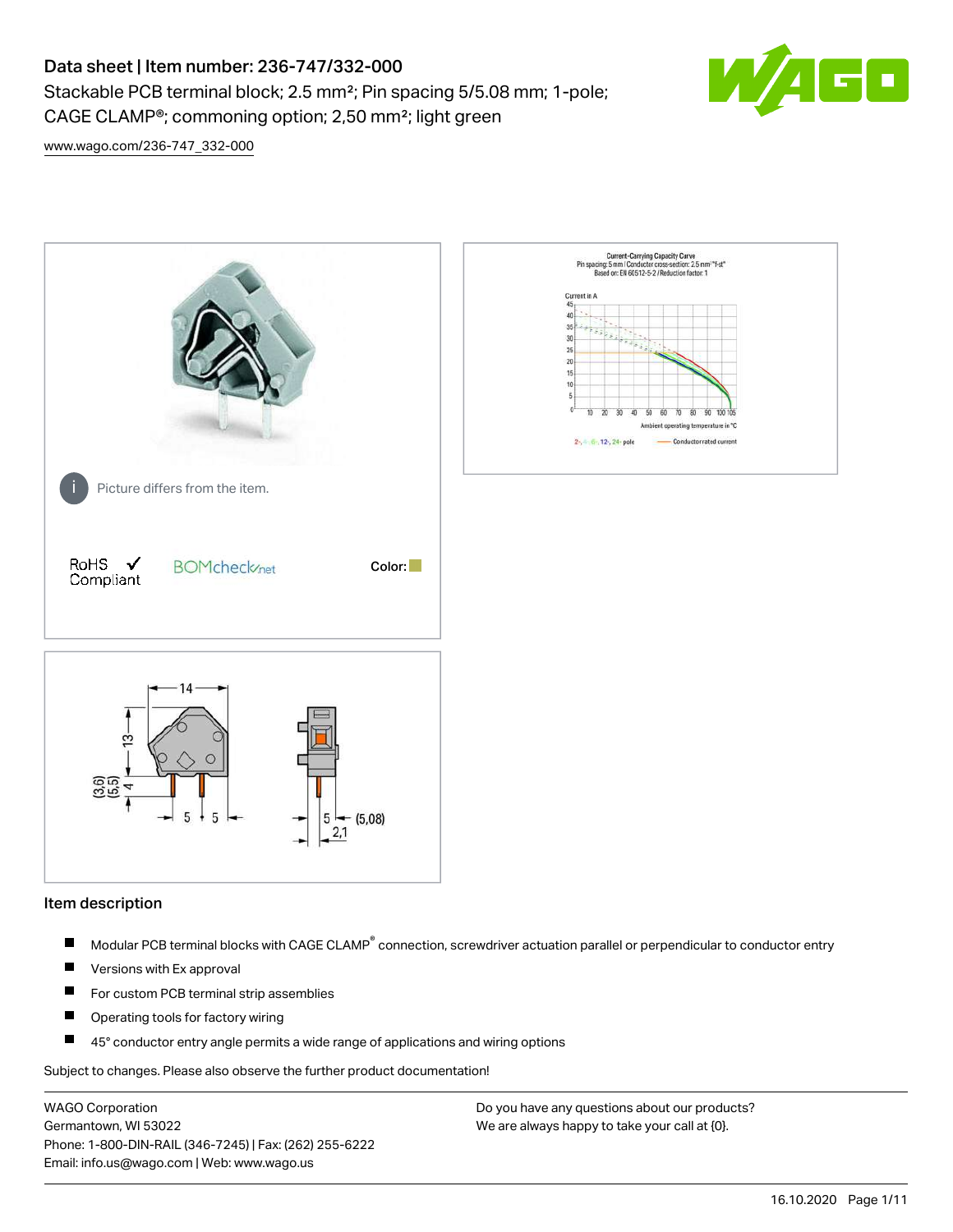

 $\blacksquare$ Set to metric or inch pin spacing by compressing PCB terminal strips or pulling them apart

# Data

### Electrical data

### Ratings per IEC/EN 60664-1

| Ratings per                 | IEC/EN 60664-1                                                        |
|-----------------------------|-----------------------------------------------------------------------|
| Rated voltage (III / 3)     | 250 V                                                                 |
| Rated surge voltage (III/3) | 4 <sub>kV</sub>                                                       |
| Rated voltage (III/2)       | 320 V                                                                 |
| Rated surge voltage (III/2) | 4 <sub>k</sub> V                                                      |
| Nominal voltage (II/2)      | 630 V                                                                 |
| Rated surge voltage (II/2)  | 4 <sub>kV</sub>                                                       |
| Rated current               | 24 A                                                                  |
| Legend (ratings)            | $(III / 2)$ $\triangle$ Overvoltage category III / Pollution degree 2 |

### Ratings per UL 1059

| Approvals per                  | UL 1059 |
|--------------------------------|---------|
| Rated voltage UL (Use Group B) | 300 V   |
| Rated current UL (Use Group B) | 15 A    |
| Rated voltage UL (Use Group D) | 300 V   |
| Rated current UL (Use Group D) | 10 A    |

### Ratings per CSA

| Approvals per                   | CSA   |
|---------------------------------|-------|
| Rated voltage CSA (Use Group B) | 300 V |
| Rated current CSA (Use Group B) | 15 A  |
| Rated voltage CSA (Use Group D) | 300 V |
| Rated current CSA (Use Group D) | 10 A  |

### Connection data

| Connection technology                           | CAGE CLAMP                              |
|-------------------------------------------------|-----------------------------------------|
| Actuation type                                  | Operating tool                          |
| Solid conductor                                 | $0.08$ 2.5 mm <sup>2</sup> / 28  12 AWG |
| Fine-stranded conductor                         | $0.082.5$ mm <sup>2</sup> / 28  12 AWG  |
| Fine-stranded conductor; with insulated ferrule | $0.251.5$ mm <sup>2</sup>               |

Subject to changes. Please also observe the further product documentation!

| WAGO Corporation                                       |
|--------------------------------------------------------|
| Germantown, WI 53022                                   |
| Phone: 1-800-DIN-RAIL (346-7245)   Fax: (262) 255-6222 |
| Email: info.us@wago.com   Web: www.wago.us             |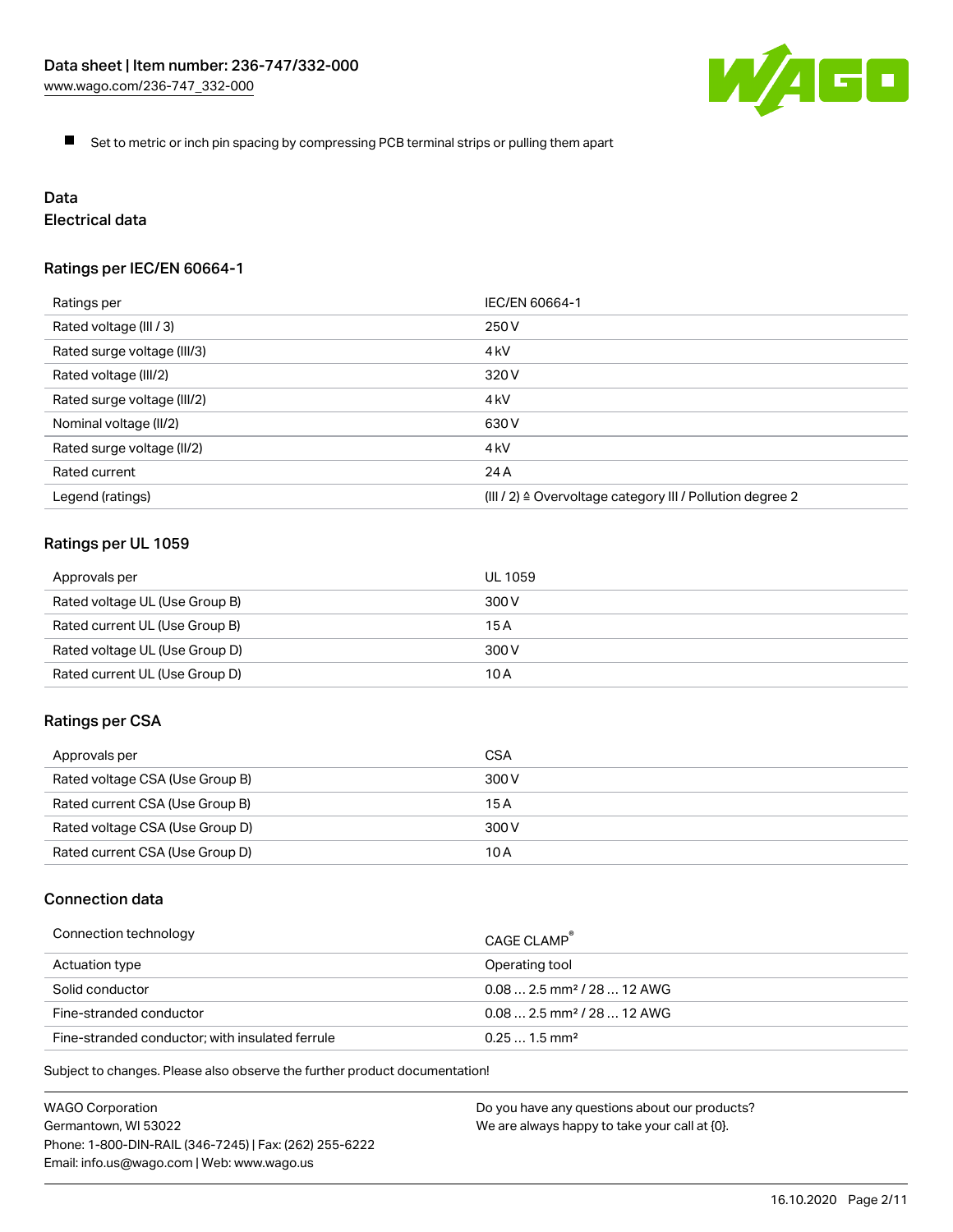[www.wago.com/236-747\\_332-000](http://www.wago.com/236-747_332-000)



| Fine-stranded conductor; with uninsulated ferrule | $0.251.5$ mm <sup>2</sup> |
|---------------------------------------------------|---------------------------|
| Strip length                                      | $56$ mm $/ 0.20.24$ inch  |
| Conductor connection direction to PCB             | 45°                       |
| Pole No.                                          |                           |
| Total number of connection points                 |                           |
| Total number of potentials                        |                           |
| Number of connection types                        |                           |
| Number of levels                                  |                           |
| Note (conductor cross-section)                    | 12 AWG: THHN, THWN        |

### Physical data

| Pin spacing                          | 5/5.08 mm / 0.197/0.2 inch |
|--------------------------------------|----------------------------|
| Width                                | 7.2 mm / 0.283 inch        |
| Height                               | 18.5 mm / 0.728 inch       |
| Height from the surface              | 13 mm / 0.512 inch         |
| Depth                                | 14 mm / 0.551 inch         |
| Solder pin length                    | $5.5 \,\mathrm{mm}$        |
| Solder pin dimensions                | $0.7 \times 0.7$ mm        |
| Drilled hole diameter with tolerance | 1.1 <sup>(+0.1)</sup> mm   |

### PCB contact

| PCB contact                         | THT                                 |
|-------------------------------------|-------------------------------------|
| Solder pin arrangement              | within the terminal block (in-line) |
| Number of solder pins per potential |                                     |

### Material Data

| Color                       | light green                             |
|-----------------------------|-----------------------------------------|
| Material group              |                                         |
| Insulation material         | Polyamide (PA66)                        |
| Flammability class per UL94 | V <sub>0</sub>                          |
| Clamping spring material    | Chrome nickel spring steel (CrNi)       |
| Contact material            | Electrolytic copper ( $E_{\text{Cu}}$ ) |
| Contact plating             | tin-plated                              |
| Fire load                   | $0.012$ MJ                              |
| Weight                      | 0.9 <sub>g</sub>                        |

Subject to changes. Please also observe the further product documentation!

| <b>WAGO Corporation</b>                                | Do you have any questions about our products? |
|--------------------------------------------------------|-----------------------------------------------|
| Germantown, WI 53022                                   | We are always happy to take your call at {0}. |
| Phone: 1-800-DIN-RAIL (346-7245)   Fax: (262) 255-6222 |                                               |
| Email: info.us@wago.com   Web: www.wago.us             |                                               |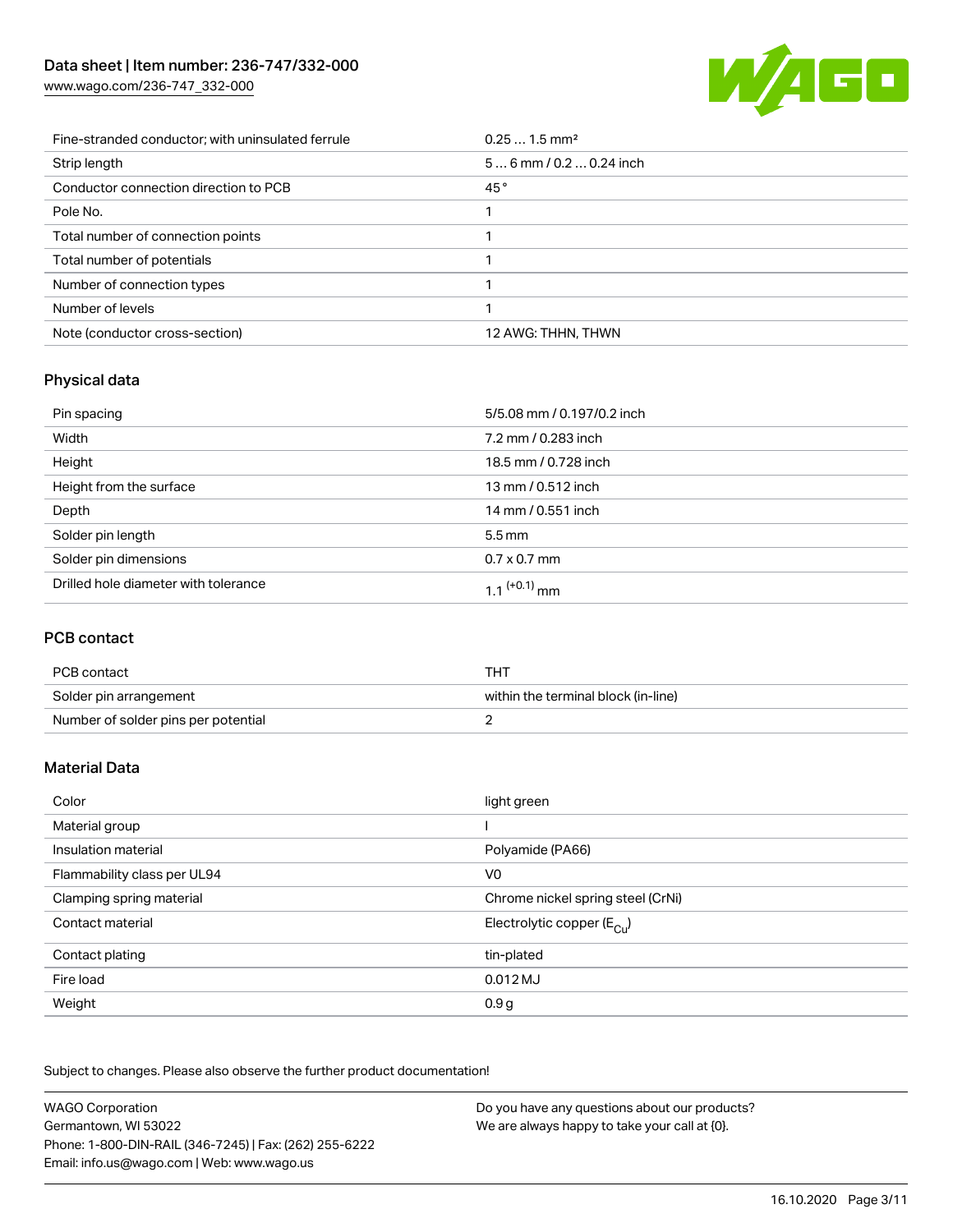WAGO

### Environmental Requirements

| Limit temperature range | $. +105 °C$<br>-60 |
|-------------------------|--------------------|
|-------------------------|--------------------|

#### Commercial data

| Product Group         | 4 (Printed Circuit) |
|-----------------------|---------------------|
| Packaging type        | <b>BOX</b>          |
| Country of origin     | CН                  |
| <b>GTIN</b>           | 4044918782753       |
| Customs tariff number | 85369010000         |

### Approvals / Certificates

### Ship Approvals

| Logo                      | Approval            | <b>Additional Approval Text</b> | Certificate<br>name |
|---------------------------|---------------------|---------------------------------|---------------------|
| 0                         | BV                  | IEC 60998                       | 11915/D0            |
| <b>BUREAU</b><br>VERITASS | Bureau Veritas S.A. |                                 | BV                  |

#### UL-Approvals

|                          |                                             |                                 | Certificate         |
|--------------------------|---------------------------------------------|---------------------------------|---------------------|
| Logo                     | Approval                                    | <b>Additional Approval Text</b> | name                |
| $\overline{\phantom{0}}$ | <b>UR</b><br>Underwriters Laboratories Inc. | <b>UL 1059</b>                  | 20180629-<br>E45172 |

### Counterpart

### Compatible products

| check                   |                                                                                                                 |                                               |                      |
|-------------------------|-----------------------------------------------------------------------------------------------------------------|-----------------------------------------------|----------------------|
|                         | Item no.: 231-127                                                                                               |                                               |                      |
| 5                       | Testing plug module with contact stud; for 236 Series; Pin spacing 5 mm / 0.197 in; 2,50 mm <sup>2</sup> ; gray |                                               | www.wago.com/231-127 |
|                         | Item no.: 231-128                                                                                               |                                               | www.wago.com/231-128 |
|                         | Testing plug module with contact stud; Pin spacing 5.08 mm / 0.2 in; 2,50 mm <sup>2</sup> ; orange              |                                               |                      |
|                         | Subject to changes. Please also observe the further product documentation!                                      |                                               |                      |
| <b>WAGO Corporation</b> |                                                                                                                 | Do you have any questions about our products? |                      |
| Germantown, WI 53022    |                                                                                                                 | We are always happy to take your call at {0}. |                      |
|                         | Phone: 1-800-DIN-RAIL (346-7245)   Fax: (262) 255-6222                                                          |                                               |                      |
|                         | Email: info.us@wago.com   Web: www.wago.us                                                                      |                                               |                      |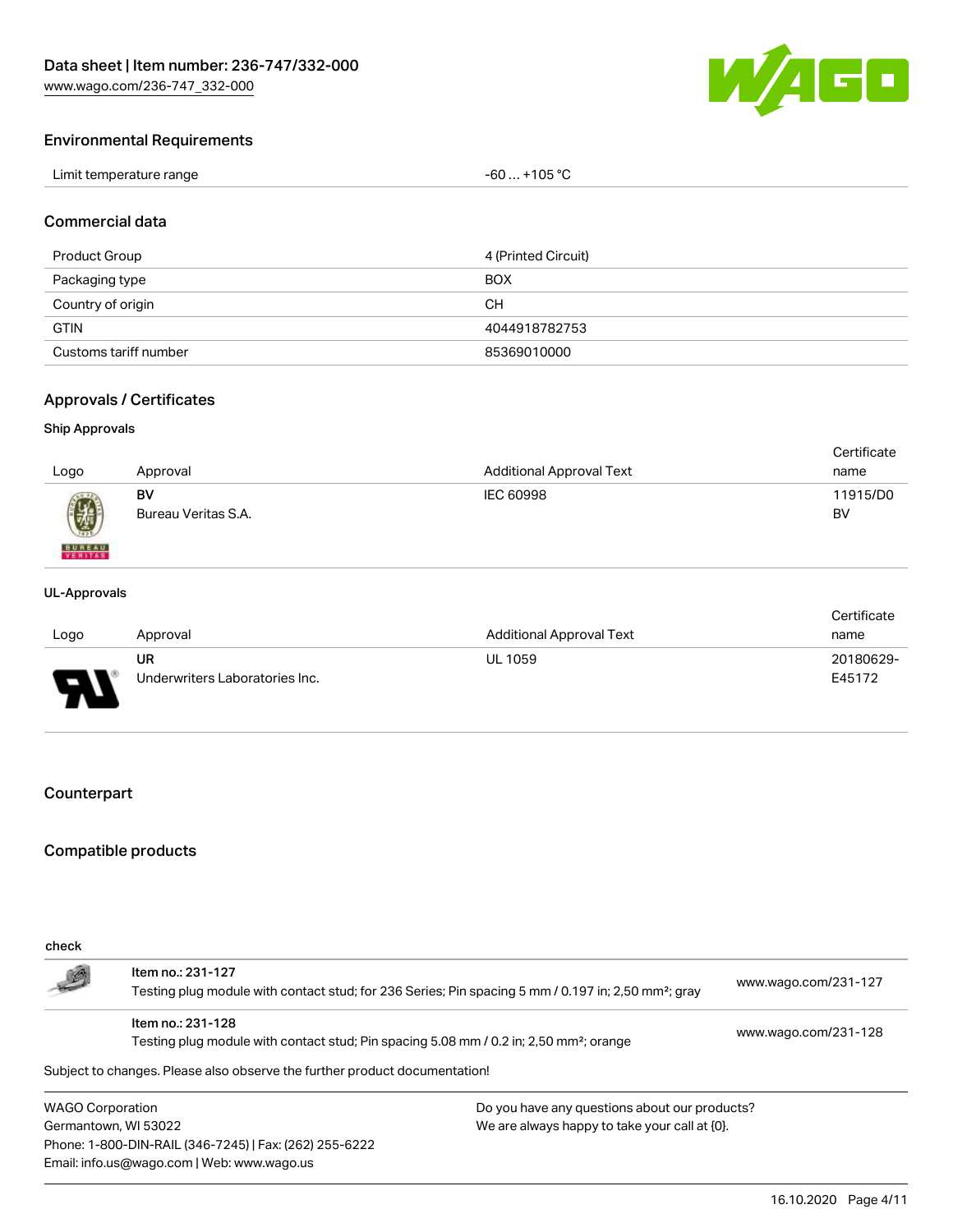$\mathbb{Z}$ 



| ferrule |                                                                                                                                                                                                   |                      |
|---------|---------------------------------------------------------------------------------------------------------------------------------------------------------------------------------------------------|----------------------|
|         | Item no.: 216-101<br>Ferrule; Sleeve for 0.5 mm <sup>2</sup> / AWG 22; uninsulated; electro-tin plated; silver-colored                                                                            | www.wago.com/216-101 |
|         | Item no.: 216-102<br>Ferrule; Sleeve for 0.75 mm <sup>2</sup> / AWG 20; uninsulated; electro-tin plated; silver-colored                                                                           | www.wago.com/216-102 |
|         | Item no.: 216-103<br>Ferrule; Sleeve for 1 mm <sup>2</sup> / AWG 18; uninsulated; electro-tin plated                                                                                              | www.wago.com/216-103 |
|         | Item no.: 216-104<br>Ferrule; Sleeve for 1.5 mm <sup>2</sup> / AWG 16; uninsulated; electro-tin plated; silver-colored                                                                            | www.wago.com/216-104 |
|         | Item no.: 216-121<br>Ferrule; Sleeve for 0.5 mm <sup>2</sup> / AWG 22; uninsulated; electro-tin plated; silver-colored                                                                            | www.wago.com/216-121 |
|         | Item no.: 216-122<br>Ferrule; Sleeve for 0.75 mm <sup>2</sup> / AWG 20; uninsulated; electro-tin plated; silver-colored                                                                           | www.wago.com/216-122 |
|         | Item no.: 216-123<br>Ferrule; Sleeve for 1 mm <sup>2</sup> / AWG 18; uninsulated; electro-tin plated; silver-colored                                                                              | www.wago.com/216-123 |
|         | Item no.: 216-124<br>Ferrule; Sleeve for 1.5 mm <sup>2</sup> / AWG 16; uninsulated; electro-tin plated                                                                                            | www.wago.com/216-124 |
|         | Item no.: 216-131<br>Ferrule; Sleeve for 0.25 mm <sup>2</sup> / AWG 24; uninsulated; electro-tin plated; silver-colored                                                                           | www.wago.com/216-131 |
|         | Item no.: 216-132<br>Ferrule; Sleeve for 0.34 mm <sup>2</sup> / AWG 24; uninsulated; electro-tin plated                                                                                           | www.wago.com/216-132 |
|         | Item no.: 216-141<br>Ferrule; Sleeve for 0.5 mm <sup>2</sup> / 20 AWG; uninsulated; electro-tin plated; electrolytic copper; gastight<br>crimped; acc. to DIN 46228, Part 1/08.92                 | www.wago.com/216-141 |
|         | Item no.: 216-142<br>Ferrule; Sleeve for 0.75 mm <sup>2</sup> / 18 AWG; uninsulated; electro-tin plated; electrolytic copper; gastight<br>crimped; acc. to DIN 46228, Part 1/08.92                | www.wago.com/216-142 |
|         | Item no.: 216-143<br>Ferrule; Sleeve for 1 mm <sup>2</sup> / AWG 18; uninsulated; electro-tin plated; electrolytic copper; gastight<br>crimped; acc. to DIN 46228, Part 1/08.92                   | www.wago.com/216-143 |
|         | Item no.: 216-144<br>Ferrule; Sleeve for 1.5 mm <sup>2</sup> / AWG 16; uninsulated; electro-tin plated; electrolytic copper; gastight<br>crimped; acc. to DIN 46228, Part 1/08.92; silver-colored | www.wago.com/216-144 |
|         | Item no.: 216-151<br>Ferrule; Sleeve for 0.25 mm <sup>2</sup> / AWG 24; uninsulated; electro-tin plated                                                                                           | www.wago.com/216-151 |
|         | Item no.: 216-152<br>Ferrule; Sleeve for 0.34 mm <sup>2</sup> / AWG 24; uninsulated; electro-tin plated                                                                                           | www.wago.com/216-152 |

Subject to changes. Please also observe the further product documentation!

| WAGO Corporation                                       | Do you have any questions about our products? |
|--------------------------------------------------------|-----------------------------------------------|
| Germantown, WI 53022                                   | We are always happy to take your call at {0}. |
| Phone: 1-800-DIN-RAIL (346-7245)   Fax: (262) 255-6222 |                                               |
| Email: info.us@wago.com   Web: www.wago.us             |                                               |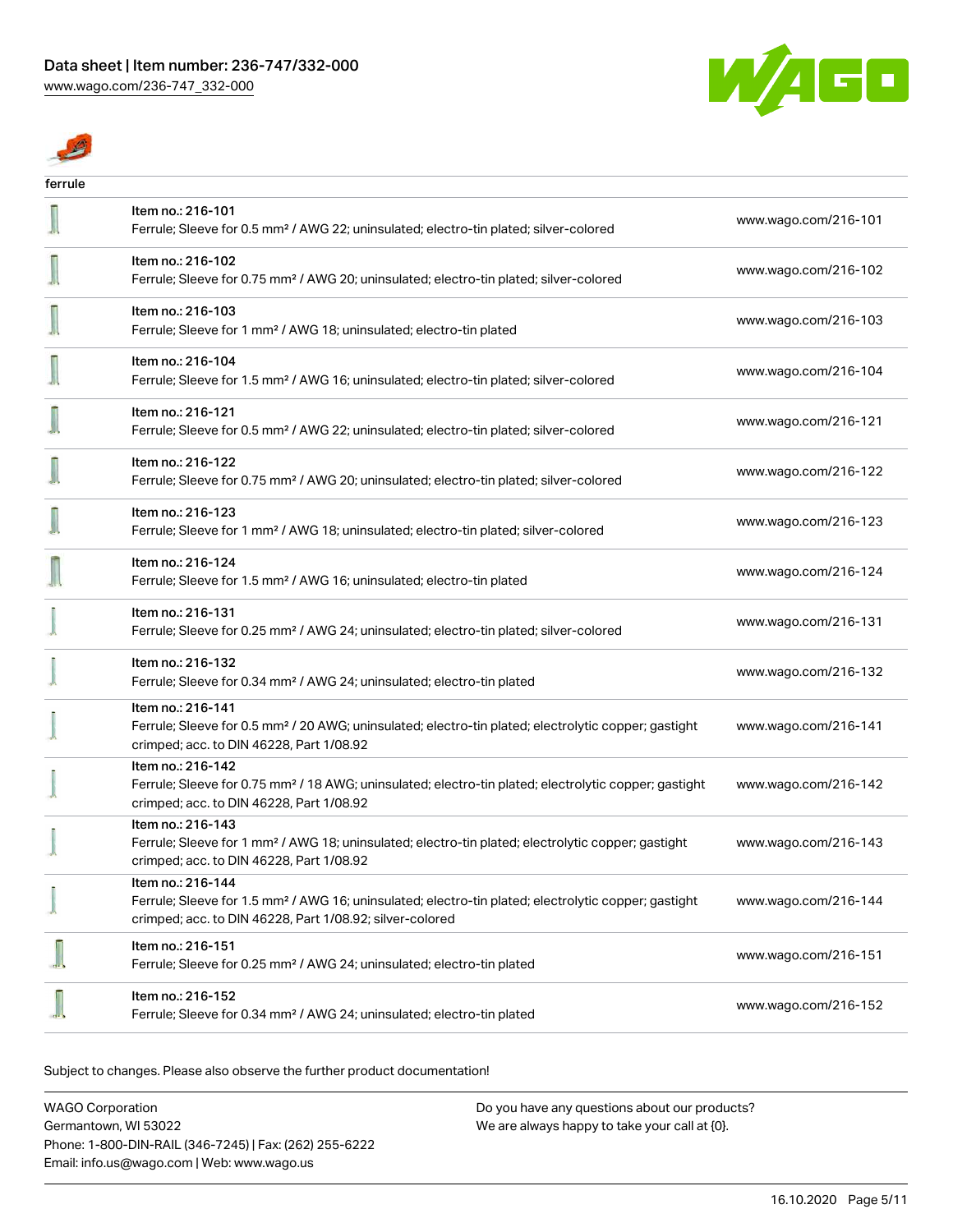### Data sheet | Item number: 236-747/332-000

[www.wago.com/236-747\\_332-000](http://www.wago.com/236-747_332-000)



| Item no.: 216-201<br>Ferrule; Sleeve for 0.5 mm <sup>2</sup> / 20 AWG; insulated; electro-tin plated; white                                                                                             | www.wago.com/216-201 |
|---------------------------------------------------------------------------------------------------------------------------------------------------------------------------------------------------------|----------------------|
| Item no.: 216-202<br>Ferrule; Sleeve for 0.75 mm <sup>2</sup> / 18 AWG; insulated; electro-tin plated; gray                                                                                             | www.wago.com/216-202 |
| Item no.: 216-203<br>Ferrule; Sleeve for 1 mm <sup>2</sup> / AWG 18; insulated; electro-tin plated; red                                                                                                 | www.wago.com/216-203 |
| Item no.: 216-204<br>Ferrule; Sleeve for 1.5 mm <sup>2</sup> / AWG 16; insulated; electro-tin plated; black                                                                                             | www.wago.com/216-204 |
| Item no.: 216-221<br>Ferrule; Sleeve for 0.5 mm <sup>2</sup> / 20 AWG; insulated; electro-tin plated; white                                                                                             | www.wago.com/216-221 |
| Item no.: 216-222<br>Ferrule; Sleeve for 0.75 mm <sup>2</sup> / 18 AWG; insulated; electro-tin plated; gray                                                                                             | www.wago.com/216-222 |
| Item no.: 216-223<br>Ferrule; Sleeve for 1 mm <sup>2</sup> / AWG 18; insulated; electro-tin plated; red                                                                                                 | www.wago.com/216-223 |
| Item no.: 216-224<br>Ferrule; Sleeve for 1.5 mm <sup>2</sup> / AWG 16; insulated; electro-tin plated; black                                                                                             | www.wago.com/216-224 |
| Item no.: 216-241<br>Ferrule; Sleeve for 0.5 mm <sup>2</sup> / 20 AWG; insulated; electro-tin plated; electrolytic copper; gastight<br>crimped; acc. to DIN 46228, Part 4/09.90; white                  | www.wago.com/216-241 |
| Item no.: 216-242<br>Ferrule; Sleeve for 0.75 mm <sup>2</sup> / 18 AWG; insulated; electro-tin plated; electrolytic copper; gastight<br>crimped; acc. to DIN 46228, Part 4/09.90; gray                  | www.wago.com/216-242 |
| Item no.: 216-243<br>Ferrule; Sleeve for 1 mm <sup>2</sup> / AWG 18; insulated; electro-tin plated; electrolytic copper; gastight crimped; www.wago.com/216-243<br>acc. to DIN 46228, Part 4/09.90; red |                      |
| Item no.: 216-244<br>Ferrule; Sleeve for 1.5 mm <sup>2</sup> / AWG 16; insulated; electro-tin plated; electrolytic copper; gastight<br>crimped; acc. to DIN 46228, Part 4/09.90; black                  | www.wago.com/216-244 |
| Item no.: 216-262<br>Ferrule; Sleeve for 0.75 mm <sup>2</sup> / 18 AWG; insulated; electro-tin plated; electrolytic copper; gastight<br>crimped; acc. to DIN 46228, Part 4/09.90; gray                  | www.wago.com/216-262 |
| Item no.: 216-263<br>Ferrule; Sleeve for 1 mm <sup>2</sup> / AWG 18; insulated; electro-tin plated; electrolytic copper; gastight crimped; www.wago.com/216-263<br>acc. to DIN 46228, Part 4/09.90; red |                      |
| Item no.: 216-264<br>Ferrule; Sleeve for 1.5 mm <sup>2</sup> / AWG 16; insulated; electro-tin plated; electrolytic copper; gastight<br>crimped; acc. to DIN 46228, Part 4/09.90; black                  | www.wago.com/216-264 |
| Item no.: 216-284<br>Ferrule; Sleeve for 1.5 mm <sup>2</sup> / AWG 16; insulated; electro-tin plated; electrolytic copper; gastight<br>crimped; acc. to DIN 46228, Part 4/09.90; black                  | www.wago.com/216-284 |
| Item no.: 216-301<br>Ferrule; Sleeve for 0.25 mm <sup>2</sup> / AWG 24; insulated; electro-tin plated; yellow                                                                                           | www.wago.com/216-301 |
|                                                                                                                                                                                                         |                      |

Subject to changes. Please also observe the further product documentation!

WAGO Corporation Germantown, WI 53022 Phone: 1-800-DIN-RAIL (346-7245) | Fax: (262) 255-6222 Email: info.us@wago.com | Web: www.wago.us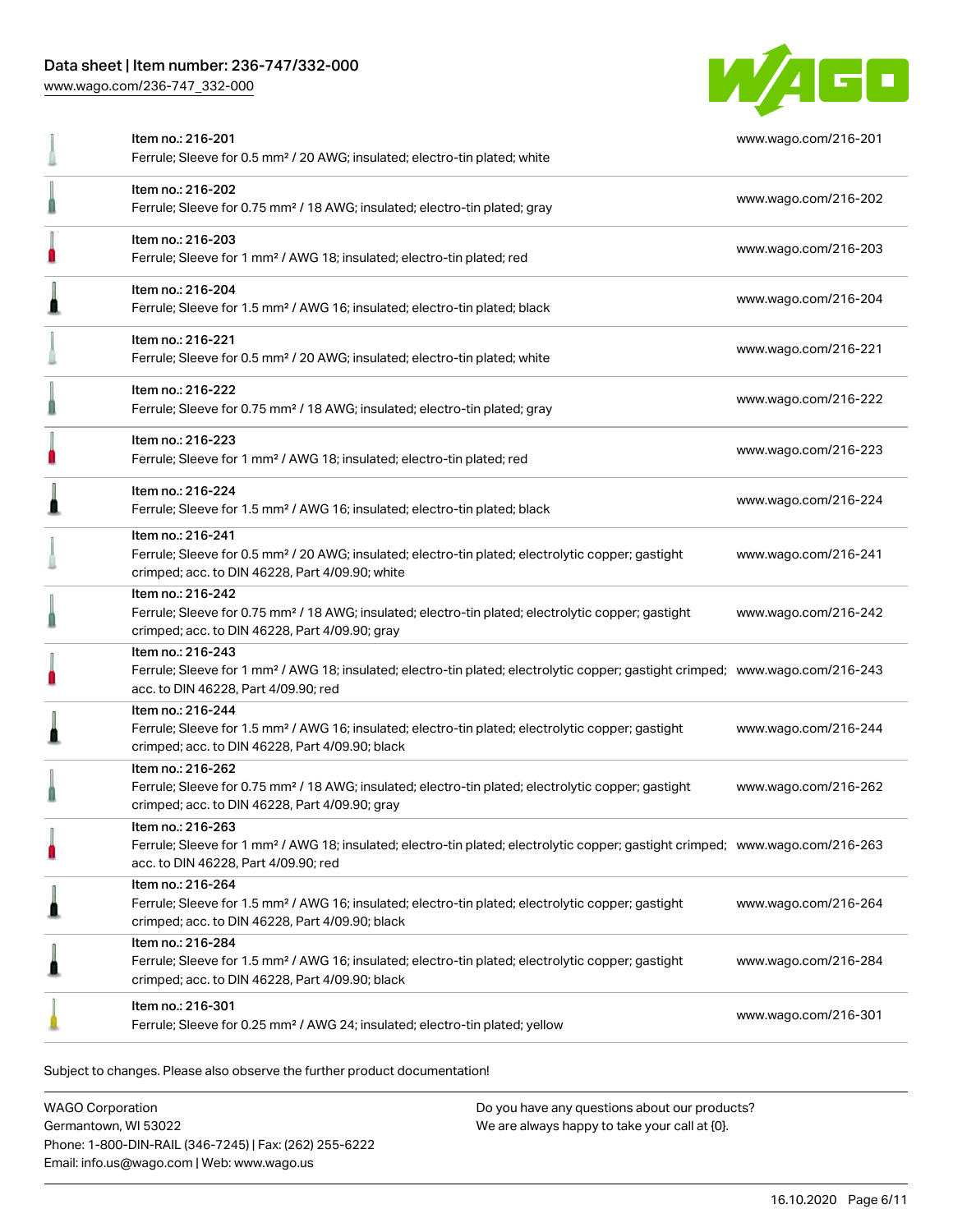### Data sheet | Item number: 236-747/332-000

[www.wago.com/236-747\\_332-000](http://www.wago.com/236-747_332-000)



|       | Item no.: 216-302<br>Ferrule; Sleeve for 0.34 mm <sup>2</sup> / 22 AWG; insulated; electro-tin plated; green                                                                         | www.wago.com/216-302                                     |
|-------|--------------------------------------------------------------------------------------------------------------------------------------------------------------------------------------|----------------------------------------------------------|
|       | Item no.: 216-321<br>Ferrule; Sleeve for 0.25 mm <sup>2</sup> / AWG 24; insulated; electro-tin plated; yellow                                                                        | www.wago.com/216-321                                     |
|       | Item no.: 216-322<br>Ferrule; Sleeve for 0.34 mm <sup>2</sup> / 22 AWG; insulated; electro-tin plated; green                                                                         | www.wago.com/216-322                                     |
| tools |                                                                                                                                                                                      |                                                          |
|       | Item no.: 210-657<br>Operating tool; Blade: 3.5 x 0.5 mm; with a partially insulated shaft; short; multicoloured                                                                     | www.wago.com/210-657                                     |
|       | Item no.: 210-658<br>Operating tool; Blade: 3.5 x 0.5 mm; with a partially insulated shaft; angled; short; multicoloured                                                             | www.wago.com/210-658                                     |
|       | Item no.: 210-720<br>Operating tool; Blade: 3.5 x 0.5 mm; with a partially insulated shaft; multicoloured                                                                            | www.wago.com/210-720                                     |
|       | Item no.: 236-332<br>Operating tool; natural                                                                                                                                         | www.wago.com/236-332                                     |
|       | Item no.: 236-335<br>Operating tool; gray                                                                                                                                            | www.wago.com/236-335                                     |
|       | Marking accessories                                                                                                                                                                  |                                                          |
|       | Item no.: 210-332/500-202<br>Marking strips; as a DIN A4 sheet; MARKED; 1-16 (160x); Height of marker strip: 3 mm; Strip length 182<br>mm; Horizontal marking; Self-adhesive; white  | www.wago.com/210-332<br>/500-202                         |
|       | Item no.: 210-332/500-204<br>Marking strips; as a DIN A4 sheet; MARKED; 17-32 (160x); Height of marker strip: 3 mm; Strip length<br>182 mm; Horizontal marking; Self-adhesive; white | www.wago.com/210-332<br>/500-204                         |
|       | Item no.: 210-332/500-205<br>Marking strips; as a DIN A4 sheet; MARKED; 1-32 (80x); Height of marker strip: 3 mm; Strip length 182<br>mm; Horizontal marking; Self-adhesive; white   | www.wago.com/210-332<br>/500-205                         |
|       | Item no.: 210-332/500-206<br>Marking strips; as a DIN A4 sheet; MARKED; 33-48 (160x); Height of marker strip: 3 mm; Strip length                                                     | www.wago.com/210-332<br>/500-206                         |
|       | 182 mm; Horizontal marking; Self-adhesive; white                                                                                                                                     |                                                          |
|       | Item no.: 210-332/508-202<br>Marking strips; as a DIN A4 sheet; MARKED; 1-16 (160x); Height of marker strip: 3 mm; Strip length 182<br>mm; Horizontal marking; Self-adhesive; white  | /508-202                                                 |
|       | Item no.: 210-332/508-204<br>Marking strips; as a DIN A4 sheet; MARKED; 17-32 (160x); Height of marker strip: 3 mm; Strip length<br>182 mm; Horizontal marking; Self-adhesive; white | www.wago.com/210-332<br>www.wago.com/210-332<br>/508-204 |

WAGO Corporation Germantown, WI 53022 Phone: 1-800-DIN-RAIL (346-7245) | Fax: (262) 255-6222 Email: info.us@wago.com | Web: www.wago.us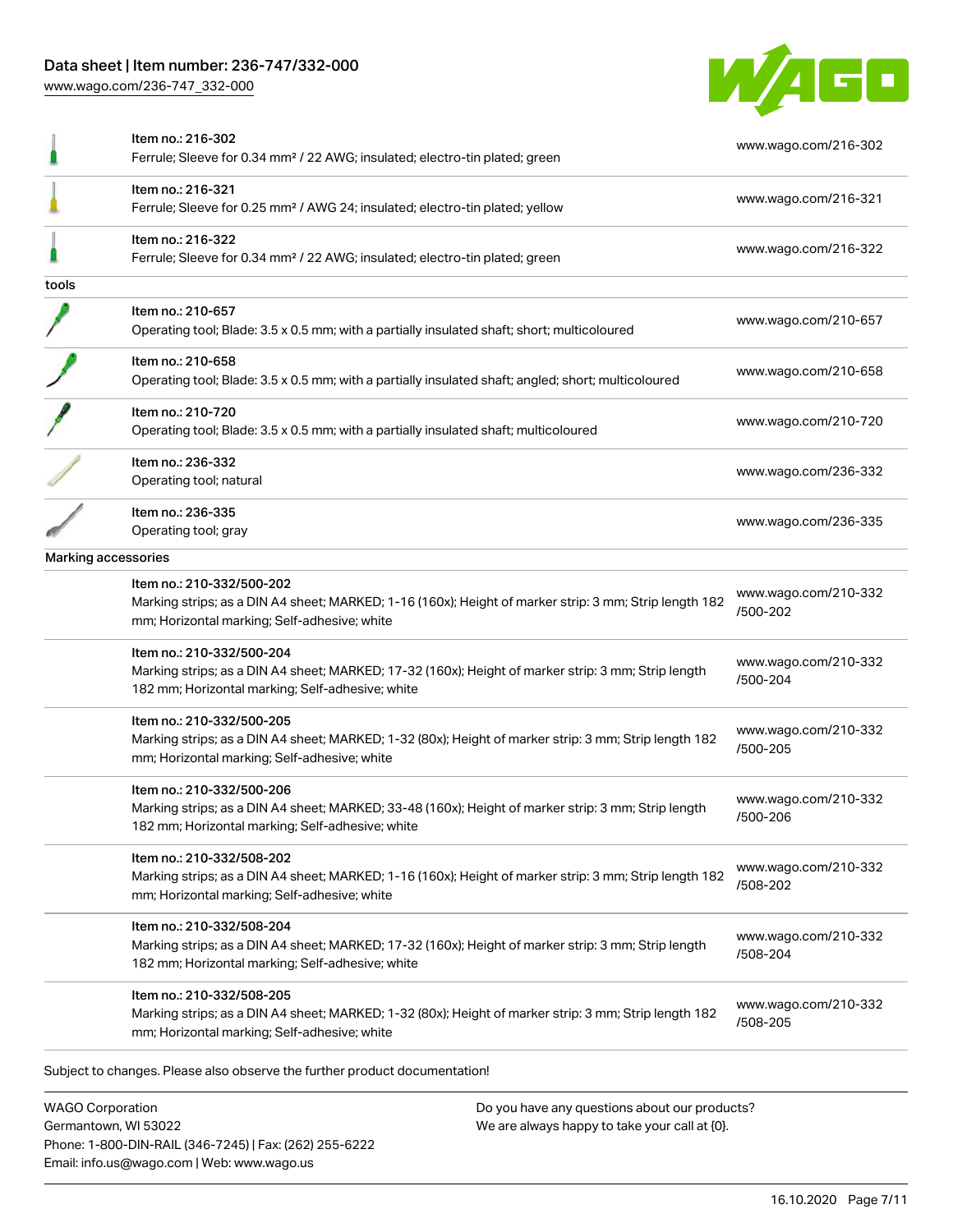

### Item no.: 210-332/508-206 [www.wago.com/210-332](http://www.wago.com/210-332/508-206) Marking strips; as a DIN A4 sheet; MARKED; 33-48 (160x); Height of marker strip: 3 mm; Strip length [/508-206](http://www.wago.com/210-332/508-206) 182 mm; Horizontal marking; Self-adhesive; white Item no.: 210-833 Marking strips; on reel; 6 mm wide; plain; Self-adhesive; white [www.wago.com/210-833](http://www.wago.com/210-833)<br>Marking strips; on reel; 6 mm wide; plain; Self-adhesive; white Downloads Documentation Additional Information Technical explanations and political explanations and political explanations and political explanations and political explanations and political explanations and political explanations and political explanations and politi [Download](https://www.wago.com/us/d/1435602) 3.6 MB CAD files CAD data 2D/3D Models 236-747/332-000 URL [Download](https://www.wago.com/us/d/3D_URLS_236-747_332-000) CAE data EPLAN Data Portal 236-747/332-000 URL [Download](https://www.wago.com/us/d/EPLAN_URLS_236-747%252F332-000) ZUKEN Portal 236-747/332-000 URL [Download](https://www.wago.com/us/d/Zuken_URLS_236-747_332-000) PCB Design Symbol and Footprint 236-747/332-000 URL [Download](https://www.wago.com/us/d/UltraLibrarian_URLS_236-747_332-000)CAx data for your PCB design, consisting of "schematic symbols and PCB footprints", allow easy integration of the WAGO component into your development environment. Supported formats:  $\blacksquare$ Accel EDA 14 & 15  $\blacksquare$ Altium 6 to current version П Cadence Allegro  $\blacksquare$ **DesignSpark**  $\blacksquare$ Eagle Libraries  $\blacksquare$ KiCad  $\blacksquare$ Mentor Graphics BoardStation  $\blacksquare$ Mentor Graphics Design Architect  $\blacksquare$ Mentor Graphics Design Expedition 99 and 2000

Subject to changes. Please also observe the further product documentation!

WAGO Corporation Germantown, WI 53022 Phone: 1-800-DIN-RAIL (346-7245) | Fax: (262) 255-6222 Email: info.us@wago.com | Web: www.wago.us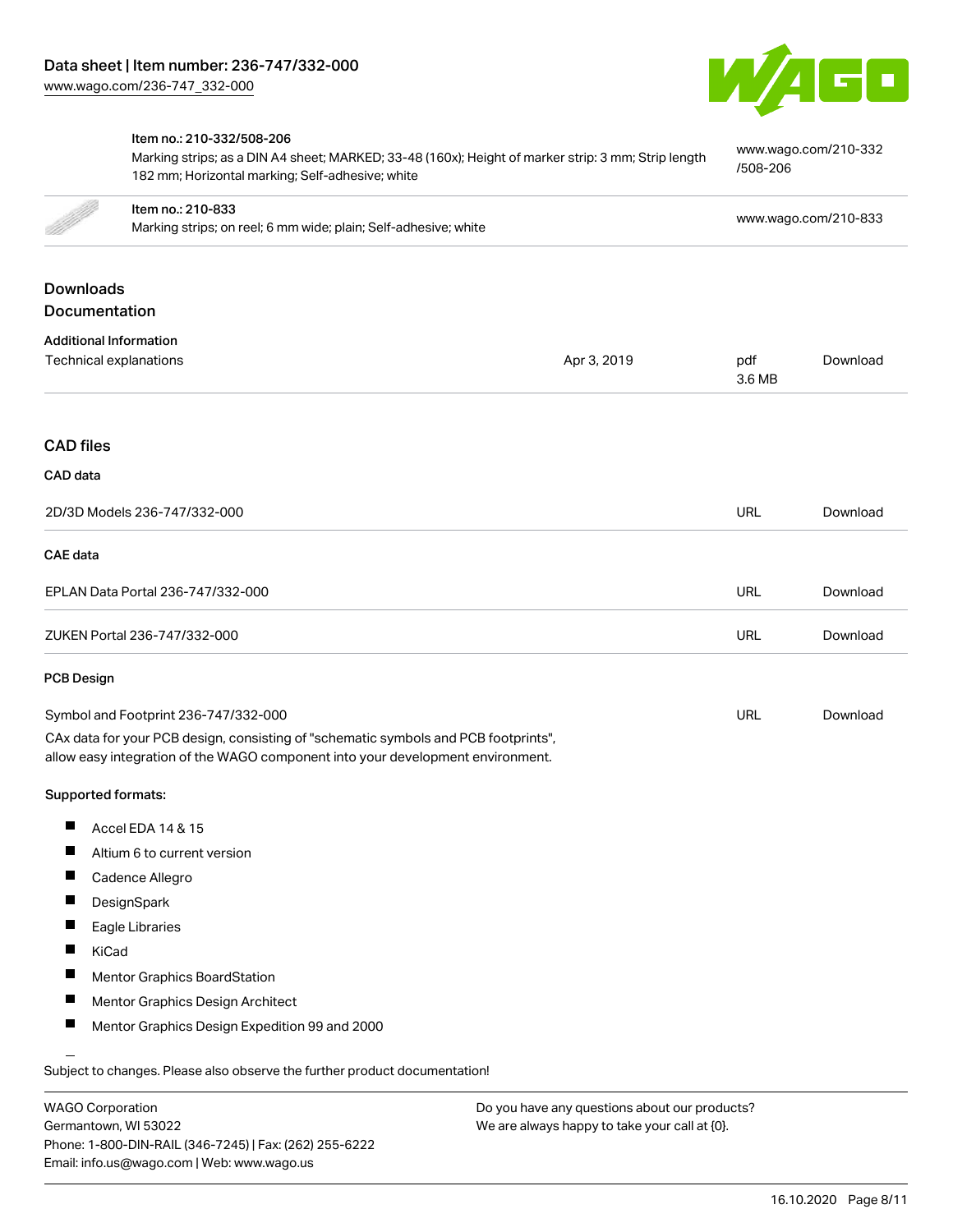WAGO

- $\blacksquare$ OrCAD 9.X PCB and Capture
- $\blacksquare$ PADS PowerPCB 3, 3.5, 4.X, and 5.X
- $\blacksquare$ PADS PowerPCB and PowerLogic 3.0
- $\blacksquare$ PCAD 2000, 2001, 2002, 2004, and 2006
- П Pulsonix 8.5 or newer
- $\blacksquare$ **STL**
- $\blacksquare$ 3D STEP
- $\blacksquare$ TARGET 3001!
- $\blacksquare$ View Logic ViewDraw
- Е Quadcept
- $\blacksquare$ Zuken CadStar 3 and 4
- $\blacksquare$ Zuken CR-5000 and CR-8000

PCB Component Libraries (EDA), PCB CAD Library Ultra Librarian

#### Installation Notes

#### Conductor termination



Inserting a conductor via 3.5 mm screwdriver.

Screwdriver actuation parallel to conductor entry.



screwdriver.





Inserting a conductor via 3.5 mm Inserting a conductor via operating tool.

Subject to changes. Please also observe the further product documentation!

WAGO Corporation Germantown, WI 53022 Phone: 1-800-DIN-RAIL (346-7245) | Fax: (262) 255-6222 Email: info.us@wago.com | Web: www.wago.us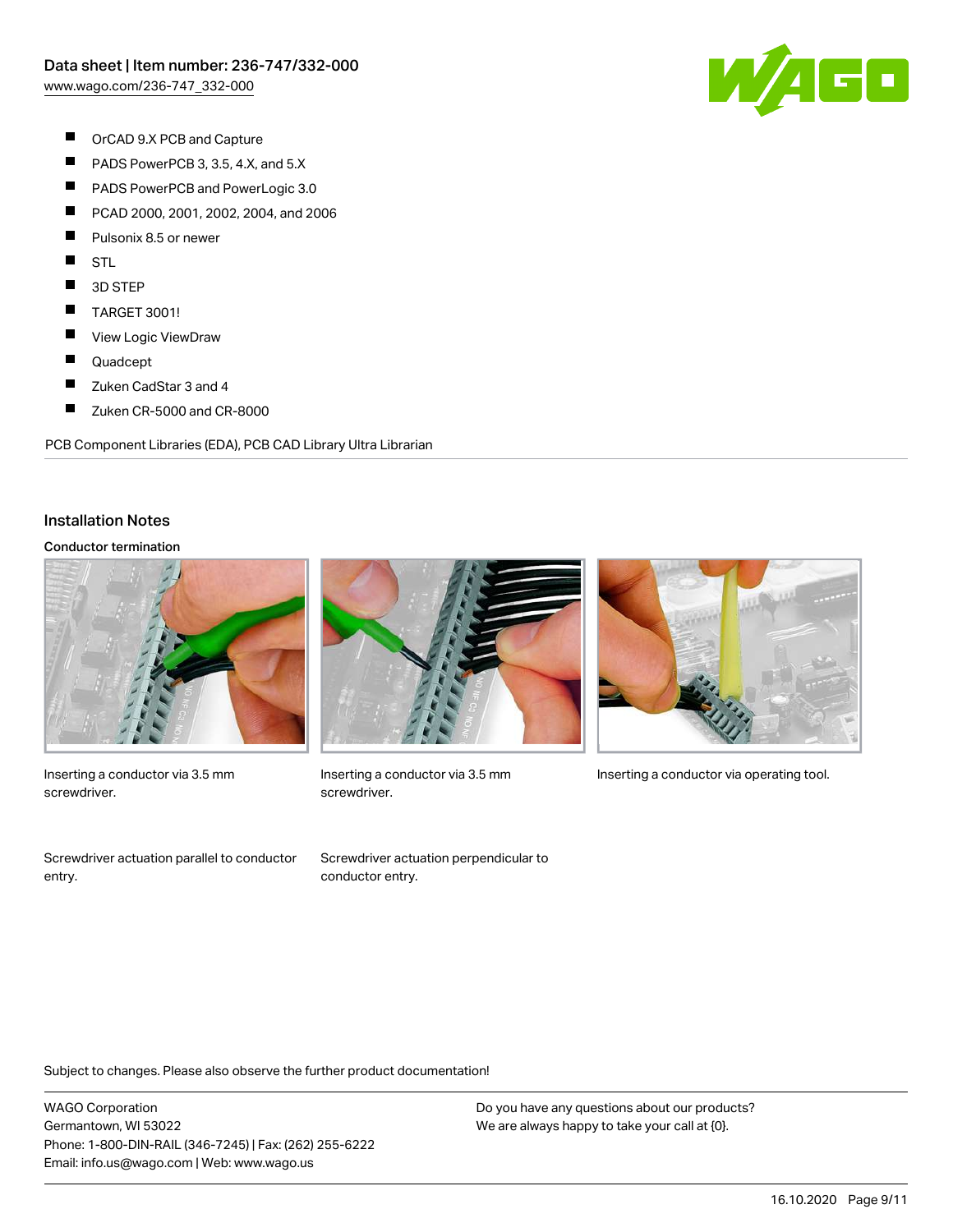Data sheet | Item number: 236-747/332-000 [www.wago.com/236-747\\_332-000](http://www.wago.com/236-747_332-000)





Compared to standard screwdrivers, these operating tools are far more convenient for wiring PCB terminal strips at factory.

Installation



PCB Terminal Strips placed behind each other save space – staggering them by half the pin spacing simplifies subsequent wiring of the first row.

Installation

Subject to changes. Please also observe the further product documentation!

WAGO Corporation Germantown, WI 53022 Phone: 1-800-DIN-RAIL (346-7245) | Fax: (262) 255-6222 Email: info.us@wago.com | Web: www.wago.us